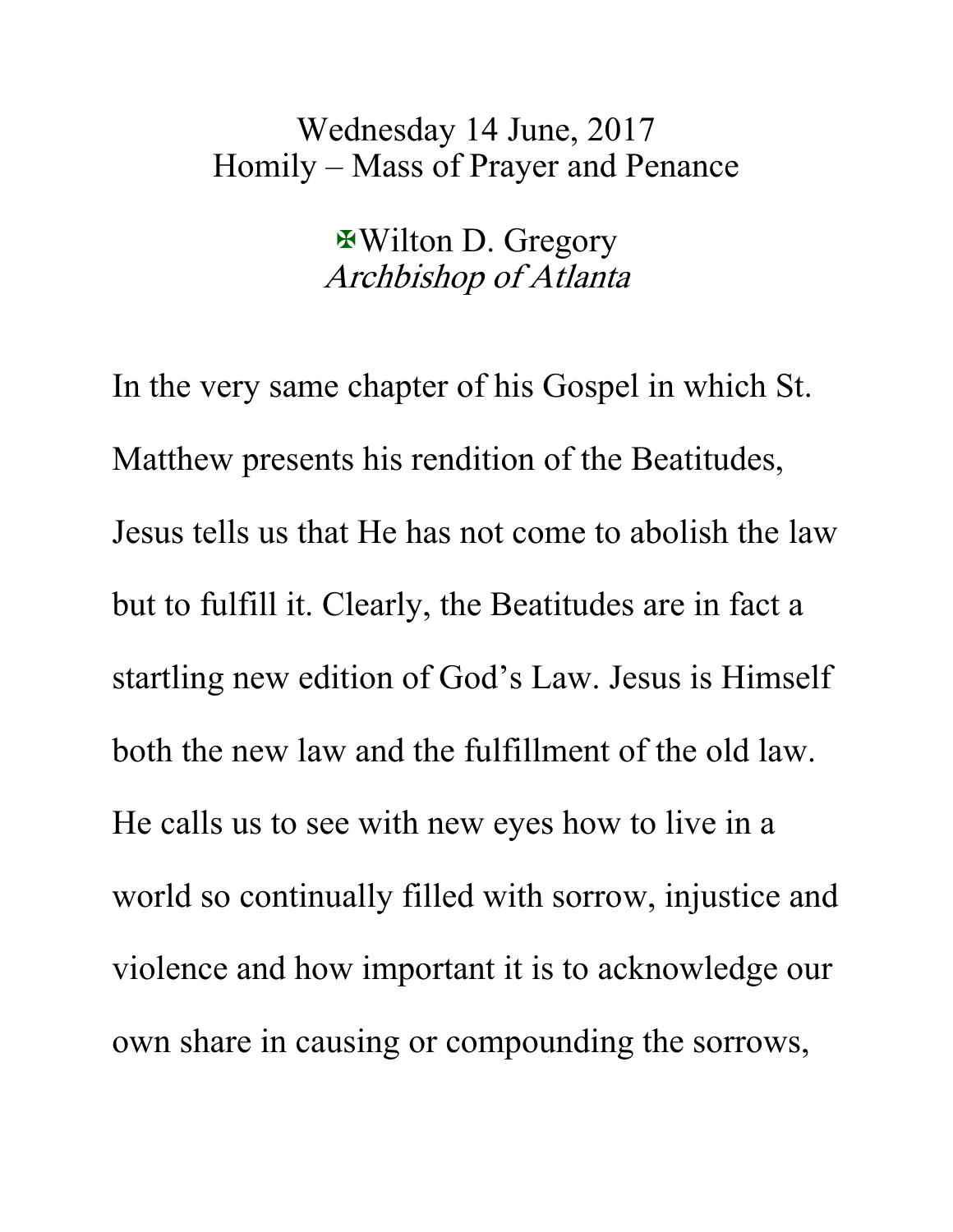suffering and violence that often seem to surround us.

We bishops have learned a great deal about the sorrow and pain of those we love and serve, even as we have to acknowledge humbly, publicly and pitifully our share in bringing much of that pain to bear. We feel, we see, we live with, as they do in much greater measure, the impact of behaviors, responses and revelations that have no place in Matthew's Gospel, in the Beatitudes, or in the narrative of Jesus' promise to fulfill God's Law. And yet only there, by His Grace and His unwavering example, can we begin to learn to heal and to reconcile—to bind the wounds and to assuage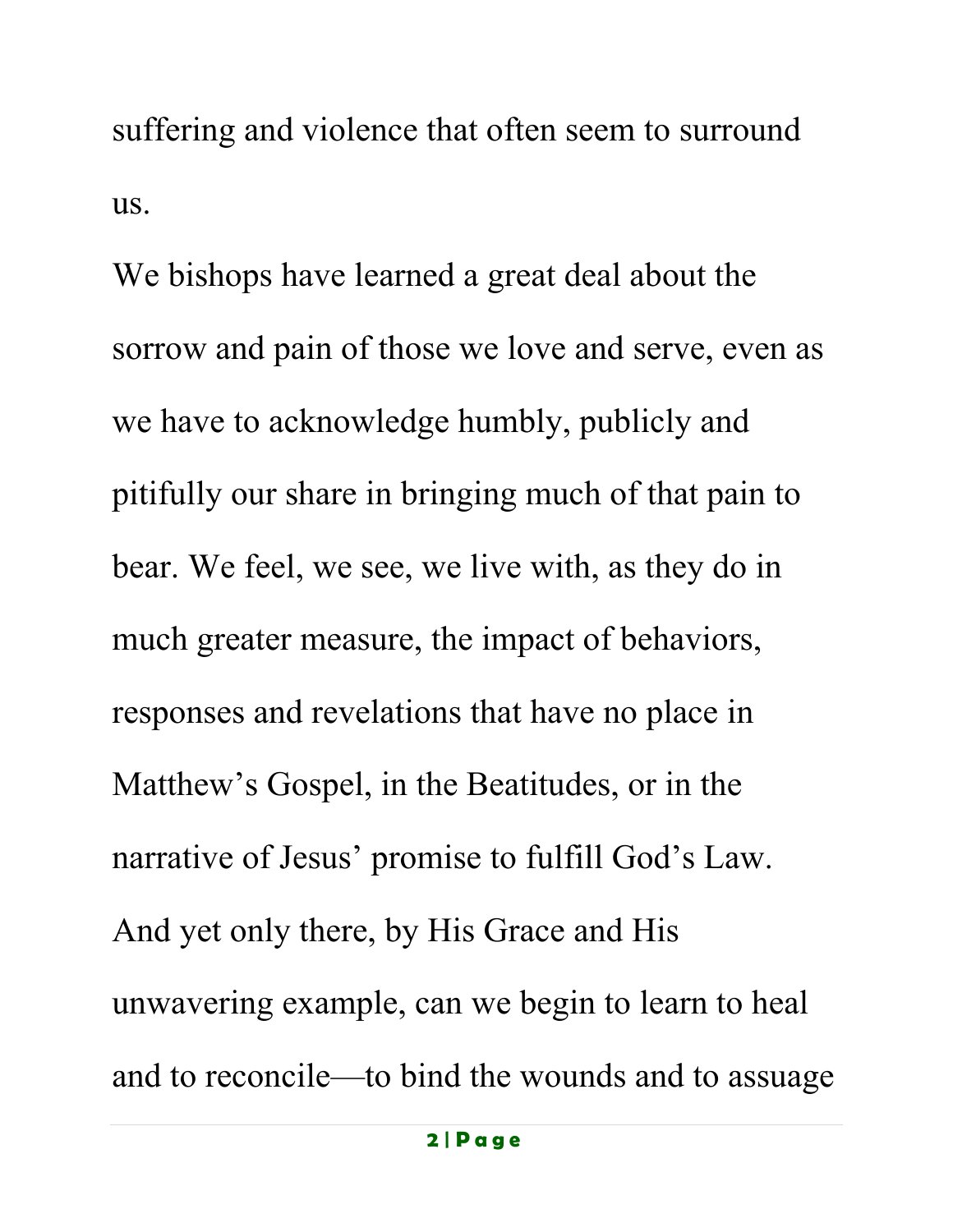the sorrow. We recognize this even as Paul reminds us that we have been qualified for this ministry only by God's purpose and designation.

Pope Francis has summoned us as bishops to find occasions and opportunities to pray earnestly for God's grace to bring about the healing and the reconciliation of those who have been harmed in this tragedy that has hurt far too many of His people and far too much of His Church. The Holy Father has called us respectfully to acknowledge our own share in causing the pain that so many are still enduring. At this Mass, we bishops humbly and sincerely ask for the forgiveness of those who have been harmed, scandalized or dispirited by events that, even if they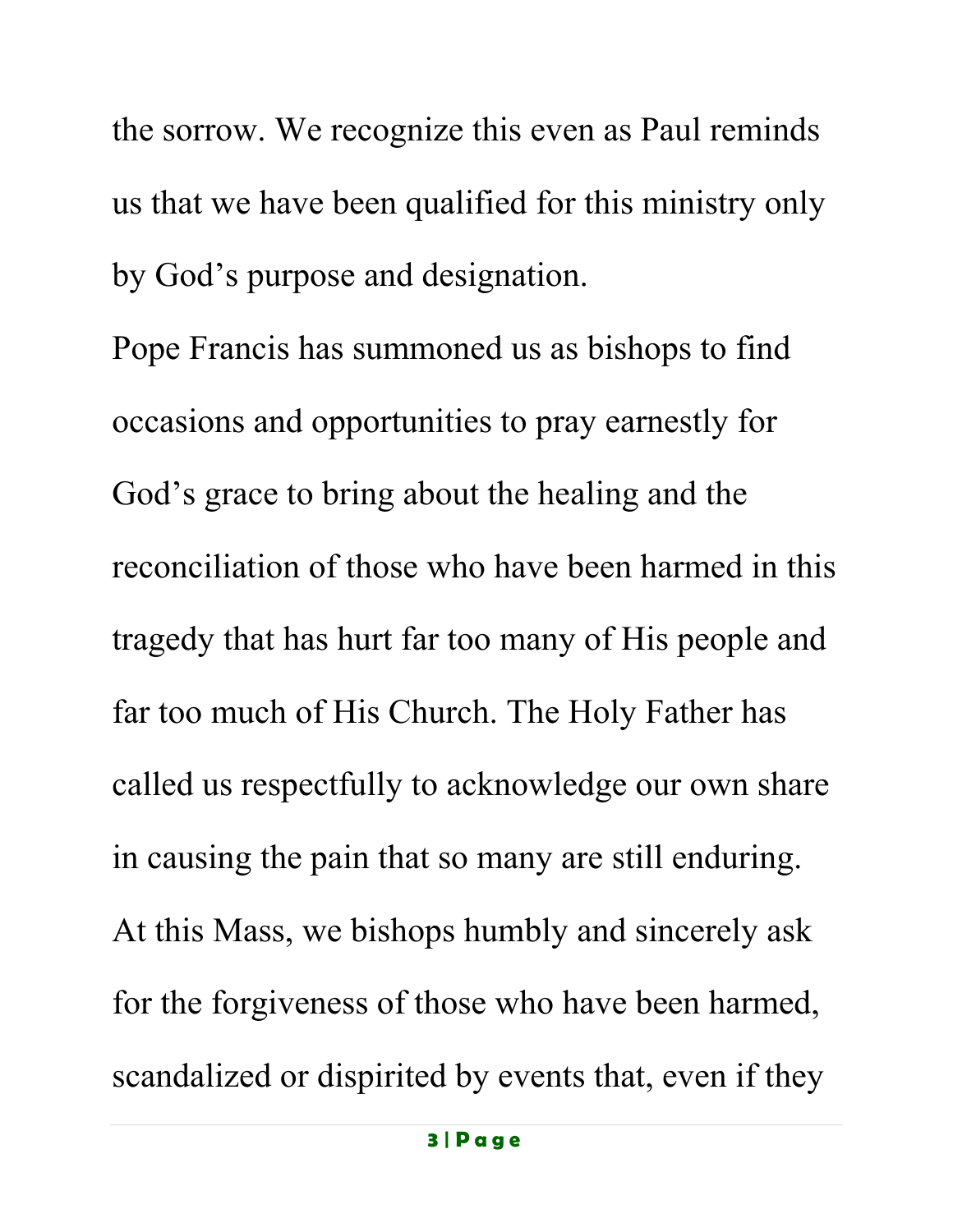happened many years ago, remain ongoing sources of anguish for them and for those who love them. We humbly seek forgiveness from the faith-filled people of our Church and from our society atlarge—and especially from those whose lives may have been devastated by our failure to care adequately for the little ones entrusted to us and for any decision that we made or should have made that exacerbated the sorrow and heartache that the entire Church has felt and continues to feel—for what we have done, and for what we have failed to do. We can never say that we are sorry enough for the share that we have had in this tragedy of broken fidelity and trust.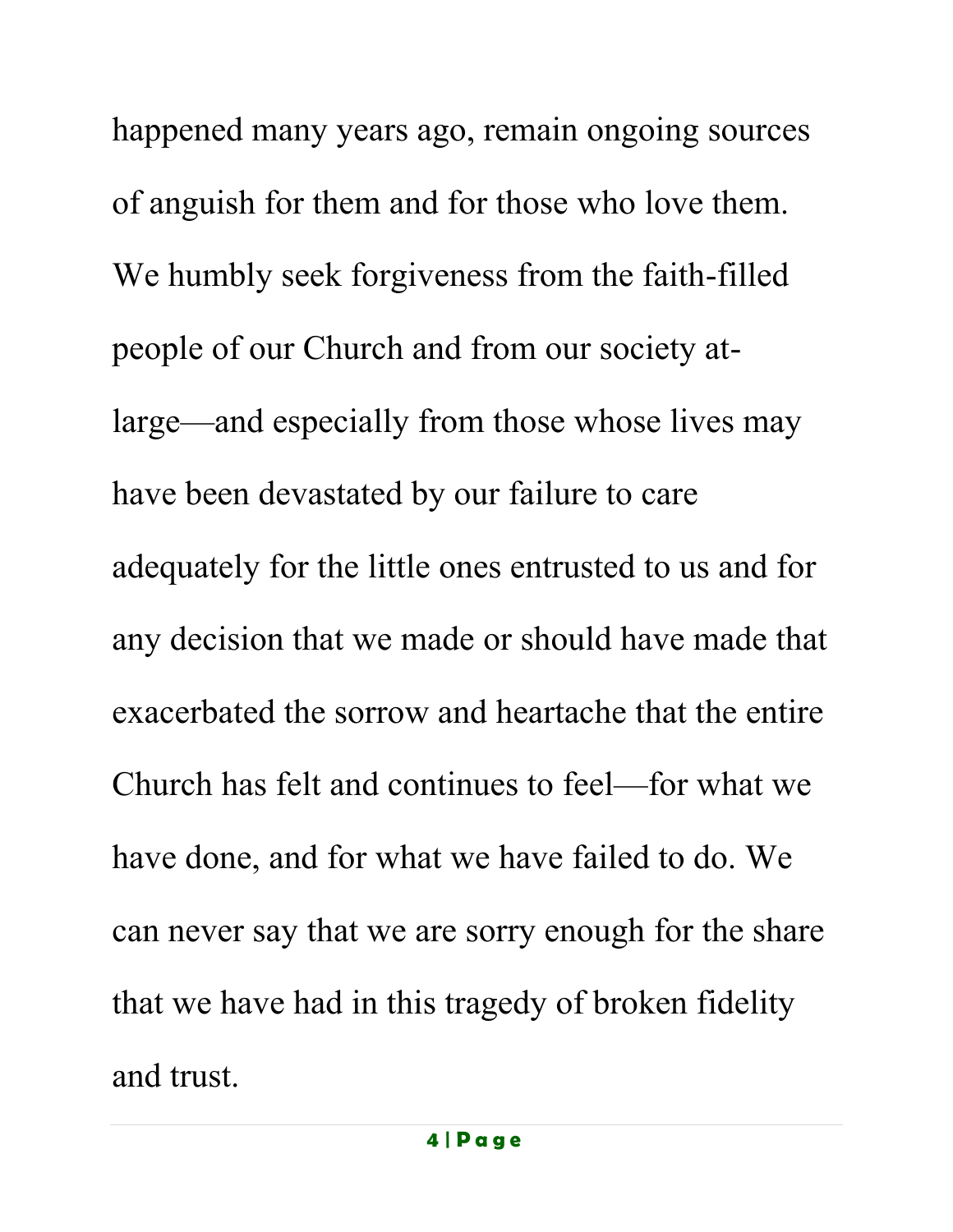With hearts that are contrite we ask the forgiveness of God, our Almighty Father, under whose purpose and designation we are entrusted with this ministry, and whom we disgrace most profoundly when we fall so woefully short.

There have been many procedural and educational expressions of our commitment to reform and renewal that have been put into place in the past 15 years. They are sincere, state-of-the-art, and effective. Nevertheless, this expression of our sorrow is far more important at this time, in this place, than any administrative process or training effort, however beneficial to the Church and to the world.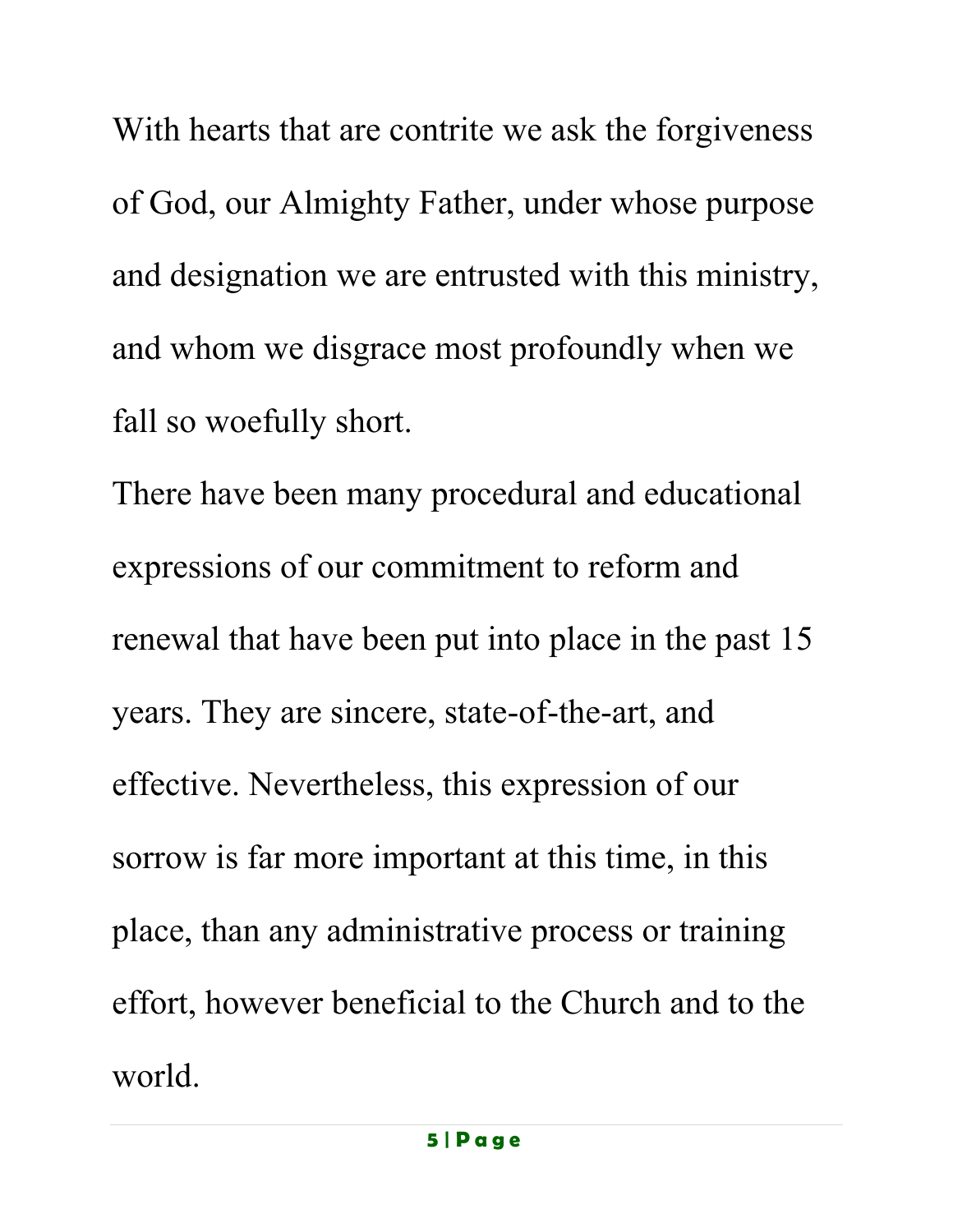While we have had many opportunities to pray in our own dioceses with survivors, their families and our people, we gather this evening as a community of bishops to pray together for the grace of healing and reconciliation that only the Lord Jesus Himself can bestow upon His Church. While there is still more, always more, that must and will be done to assure our people of our dedication and commitment to safeguarding the innocent lives of our young and vulnerable faithful, this evening we acknowledge that ultimately it must be the Lord Himself who heals and reconciles the hearts of those who live with the pain of God's law unheeded.